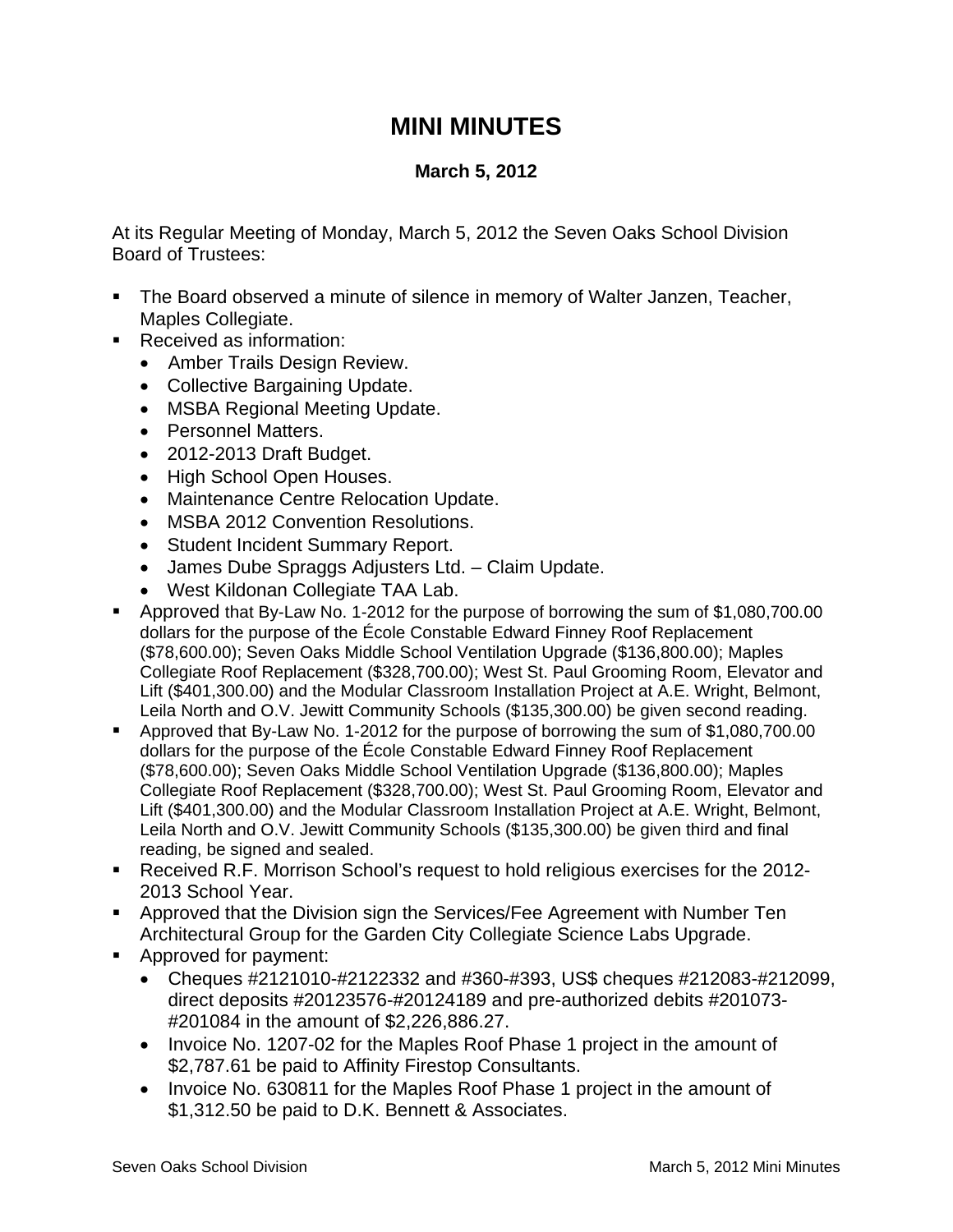- Invoice No. 631712 for the Maples Roof Phase 1 project in the amount of \$1,575.00 be paid to D.K. Bennett & Associates.
- Invoice No. 632412 for the Maples Roof Phase 1 project in the amount of \$2,362.50 be paid to D.K. Bennett & Associates.
- Invoice No. 5151 for the École Leila North Interior Reno for washroom facilities in the amount of \$729.35 be paid to MCM Architects Inc.
- Invoice No. 5159 for the Multiple Portable Relocation in the amount of \$4,551.75 be paid to MCM Architects Inc.
- Certificate of Payment No. 2 for the Leila North Interior Renovation for Washroom Facilities project in the amount of \$20,884.73 be paid to National Refrigeration Heating.
- 7-1/2% Statutory Holdback on Certificate of Payment No. 2 for the Leila North Interior Renovation for Washroom Facilities project in the amount of \$1,511.92 be paid to the SOSD/National Refrigeration 435 Leila North Washroom account.
- 7-1/2% Statutory Holdback in the amount of \$6,473.04 plus GST, RST and interest earned in relation to the Leila North Interior Renovation for Washroom Facilities project be paid to National Refrigeration Heating, subject to the approval of the Board's solicitor.
- Invoice No. 10292 for the West St. Paul Elevator project in the amount of \$2,815.84 be paid to Number Ten Architectural Group.
- Invoice No. 10423 for the West St. Paul Elevator project in the amount of \$50.84 be paid to Number Ten Architectural Group.
- Certificate of Payment No. 7 for the Maples Roof Phase 1 project in the amount of \$134,280.00 be paid to Oakwood Roofing & Sheet Metal.
- 7-1/2% Statutory Holdback on Certificate of Payment No. 7 for the Maples Roof Phase 1 project in the amount of \$10,369.11 be paid to the SOSD/Oakwood Roof-442 Maples Roof Phase 1 account.
- Invoice No. 5532 for the Victory Site Day Care project in the amount of \$9,975.00 be paid to Shepherd & Stevens.
- Approved the following Policies for inclusion in the Policy Manual:
	- Policy GABD-R Safety Permit: Hot Work
	- Policy GABGF Hearing Conservation Program
	- Revised Policy GCBAV Custodial Day Team Leader
	- Revised Policy GCBAW Custodial Night Team Leader
	- Revised Policy GAF Freedom from Workplace Violence
	- Revised Policy GAF-R Guide to Investigating Violent Workplace Incidents
	- Revised Policy GAF-R1 Violent Incident Report
	- Policy GAF-R2 Violent Incident Investigation Summary Report
- Approved the following Policies for deletion from the Policy Manual:
	- Policy GCBAX Head Custodian Class II
	- Policy GCBAXA Custodian Class II Nights
	- Policy GCBAY Head Custodian Central Office Class II
	- Policy GCBAZ Night Custodian Class I
	- Policy GCCAA Custodial Aide
	- Conference Reports received from:
		- Michael Pohorily, Director, Information Technology Centre: Florida Educational Technology Conference, January 23 to 26, 2012 - Orlando, Florida.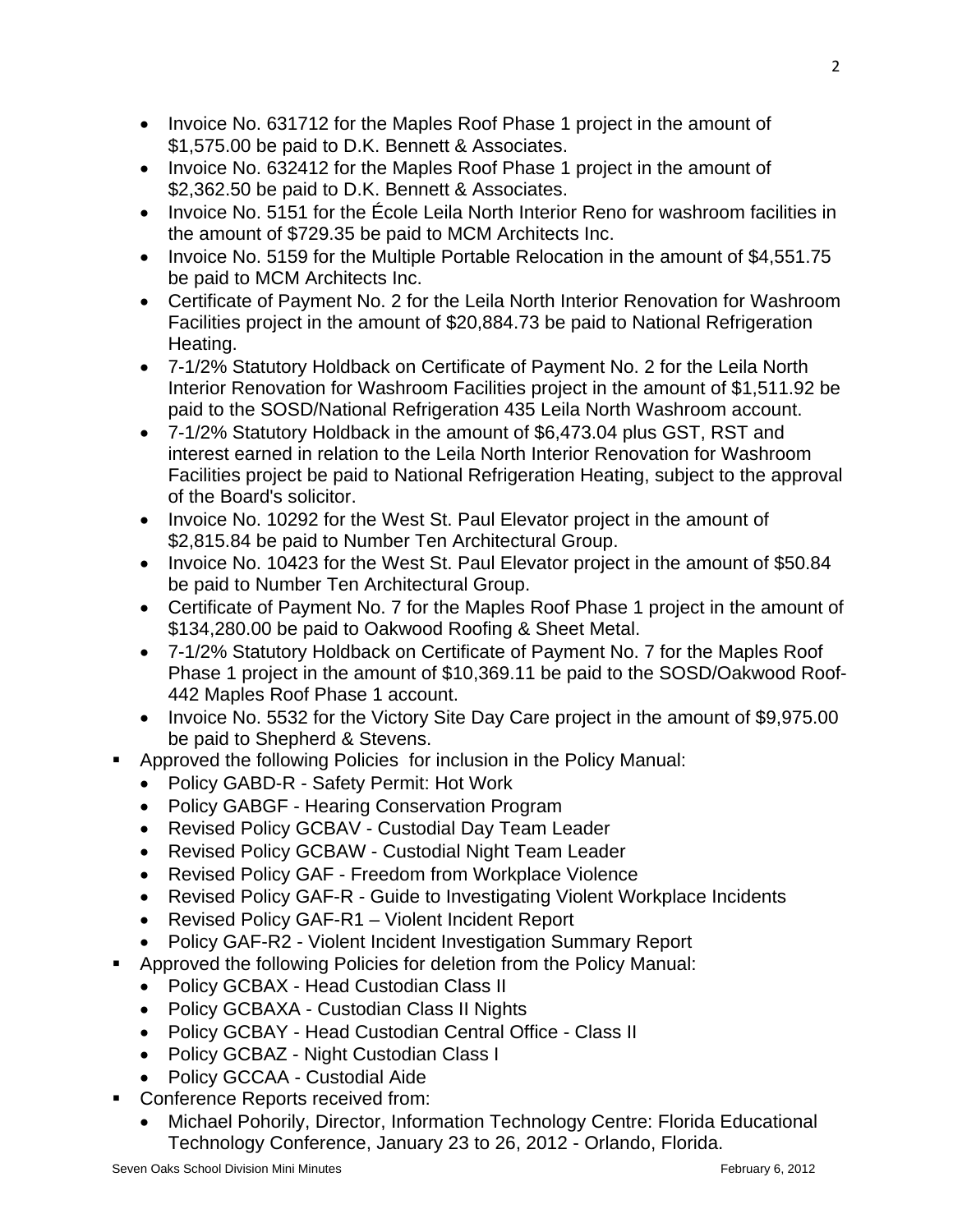- Cathy Horbas, Principal, West St. Paul School: Leading and Learning Conference - Critical Leadership for Sustainable Change, February 16 & 17, 2012 - Winnipeg, Manitoba.
- Melanie Dubois, Teacher Assistant, Constable Finney: Grant MacEwan Conference, February 24 to 25, 2012 - Edmonton, Alberta.
- Rene Harsant, Teacher Assistant, École Leila North: Grant MacEwan Conference, February 24 to 25, 2012 - Edmonton, Alberta.
- Correspondence received:
	- MSBA Executive Highlights February 6, 2012.
	- Agriculture in the Classroom: All Star Driver Award 2012.
	- Recycle Now Contest!: Environmental Speakers Bureau Green Action Centre.
	- Heather Demetrioff, Associate Director, Manitoba School Boards Association: Set up of Displays and Award Presentation for the 2012 Premier Award for School Board Innovation - Thursday, March 15, 2012.
	- Ladies of the Knights of Rizal: Annual Oratorical Contest on the life of Dr. Jose Rizal.
	- Pat Shuttleworth, School Bus Transportation Consultant: Review of transportation system.
	- Heather Demetrioff, Associate Director, MSBA: Recipients of the Student Citizenship Awards.
	- Aileen Najduch & Jean-Vianney Auclair, Assistant Deputy Ministers, Manitoba Education: Provincial Report Card Implementation.
	- Robert Rivard, President, MSBA: Letter to Gerald Farthing, Deputy Minister, regarding physical space allocations for primary classrooms.
	- MSBA e-bulletin February 16, 2012.
	- Nancy Allan, Minister of Education: Scientists in the Classroom Grant.
	- George Marshall, Vice-Chair, Board of Trustees, RETSD: Letter of support for nomination of Trustee Peter Kotyk for the position of Vice-President (School Boards larger than 6,000) of the Manitoba School Boards Association and Trustee Wayne Ritcher for position of Director, Region 5.
	- Credit Department, Shanahan's Limited Partnership: Notice of claim against Falcon Creek Industries Inc. Bond No. 2111-7390, Seven Oaks School Division Modular Classroom project.
	- Rick Dedi, Executive Director, Public Schools Finance Board: Urban Schools Portable Classroom Site Work.
	- Lorraine Maciboric, Executive Director, The Tallman Foundation: The Tallman Foundation donation to H.C. Avery School for a Smart Board.
	- Justin Rempel, Labour Relations Consultant, MSBA: MUST Fund July 1, 2012 Fee Assessment.
	- Labour Relations, Manitoba School Boards Association: February 2012 Update CPI, Unemployment Rate, Regional Trends.
	- Manitoba News Release: February 23, 2012 Province to Provide \$300,000 in New Funding for Respect in School Program: Allan.
	- Ingrid Kennedy, Retired Teacher: Thank you card for the Retirement dinner at the Fairmont, June 2011.